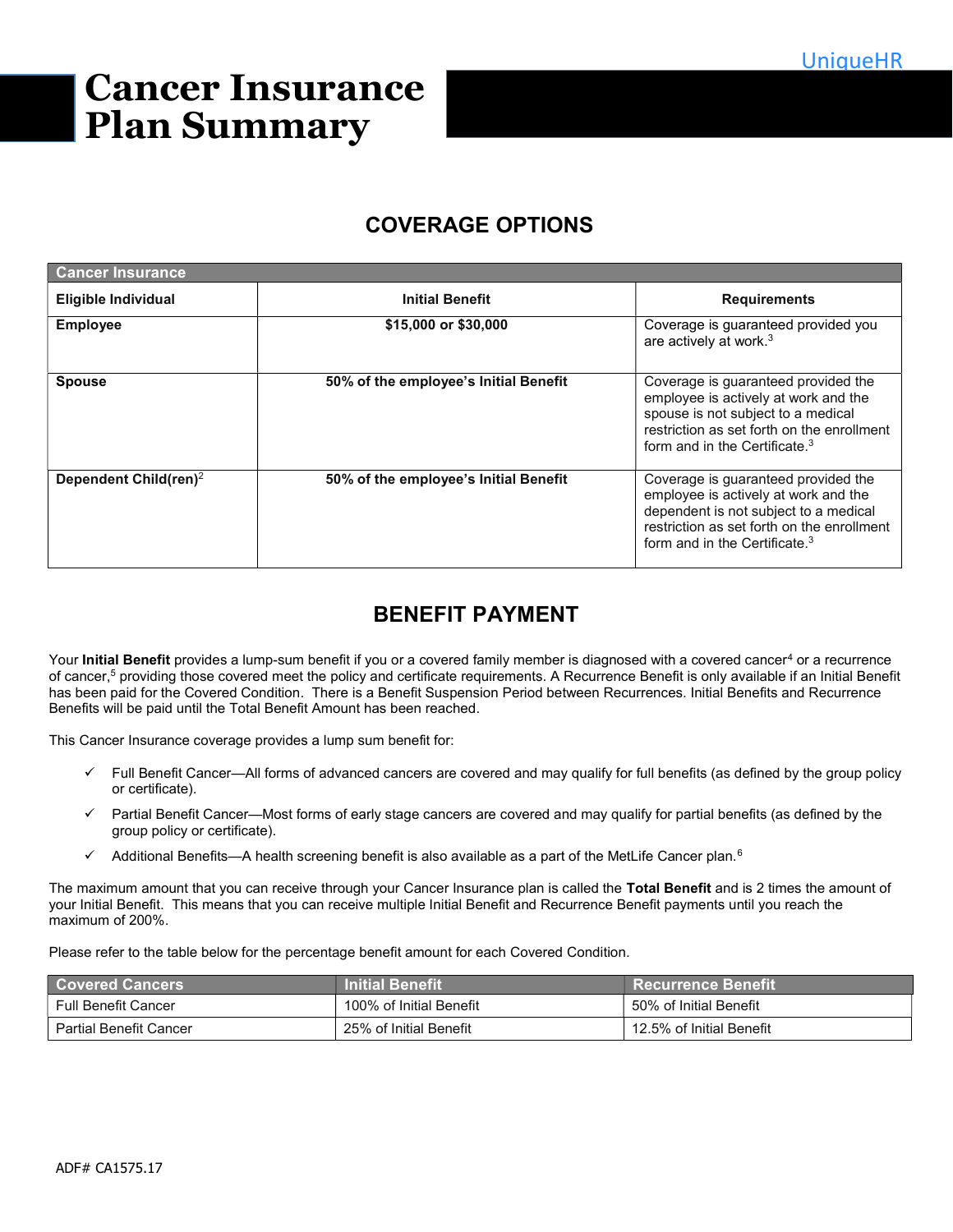#### Example of Initial & Recurrence Benefit Payments

The example below illustrates an employee who elected an Initial Benefit of \$15,000 and has a Total Benefit of \$30,000.

| <b>Illness - Covered Condition</b>                                      | <b>Payment</b>                                  | <b>Total Benefit Remaining</b> |  |
|-------------------------------------------------------------------------|-------------------------------------------------|--------------------------------|--|
| Full Benefit Cancer (leukemia) - first diagnosis                        | Initial Benefit payment of \$15,000 or<br>100%. | \$15,000                       |  |
| Full Benefit Cancer (leukemia) - second<br>diagnosis, three years later | Recurrence Benefit payment of \$7,500<br>or 50% | \$7.500                        |  |

This example is for illustrative purposes only. The MetLife Critical Illness Insurance Policy and Certificate are the governing documents with respect to all matters of insurance, including coverage for specific illnesses. The specific facts of each claim must be evaluated in conjunction with the provisions of the applicable Policy and Certificate to determine coverage in each individual case.

### SUPPLEMENTAL HEALTH SCREENING BENEFIT

MetLife's Cancer Insurance also provides a supplemental health screening benefit. This coverage would be in addition to the Total Benefit Amount payable for the previously mentioned Cancers.

#### Health Screening Benefit<sup>6</sup>

MetLife will provide an annual benefit of \$50 per calendar year for taking one of the eligible screening/prevention measures. MetLife will pay only one health screening benefit per covered person per calendar year. Eligible screening/prevention measures include:

| annual physical exam<br>$\bullet$                                          | flexible sigmoidoscopy<br>$\bullet$                                                        |  |
|----------------------------------------------------------------------------|--------------------------------------------------------------------------------------------|--|
| biopsies for cancer<br>$\bullet$                                           | hemoccult stool specimen                                                                   |  |
| blood test to determine total cholesterol<br>$\bullet$                     | hemoglobin A1C                                                                             |  |
| blood test to determine triglycerides<br>$\bullet$                         | human papillomavirus (HPV) vaccination<br>$\bullet$                                        |  |
| bone marrow testing<br>$\bullet$                                           | lipid panel<br>$\bullet$                                                                   |  |
| breast MRI<br>$\bullet$                                                    | mammogram<br>$\bullet$                                                                     |  |
| breast ultrasound<br>$\bullet$                                             | oral cancer screening<br>$\bullet$                                                         |  |
| breast sonogram<br>$\bullet$                                               | pap smears or thin prep pap test                                                           |  |
| cancer antigen 15-3 blood test for breast cancer<br>$\bullet$<br>(CA 15-3) | prostate-specific antigen (PSA) test<br>$\bullet$                                          |  |
| cancer antigen 125 blood test for ovarian cancer<br>$\bullet$<br>(CA 125)  | serum cholesterol test to determine LDL and HDL<br>levels                                  |  |
| carcinoembryonic antigen blood test for colon<br>$\bullet$<br>cancer (CEA) | serum protein electrophoresis<br>$\bullet$                                                 |  |
| carotid doppler<br>$\bullet$                                               | skin cancer biopsy<br>$\bullet$                                                            |  |
| chest x-rays<br>$\bullet$                                                  | skin cancer screening<br>$\bullet$                                                         |  |
| clinical testicular exam<br>$\bullet$                                      | skin exam                                                                                  |  |
| colonoscopy<br>$\bullet$                                                   | stress test on bicycle or treadmill                                                        |  |
| digital rectal exam (DRE)<br>$\bullet$                                     | successful completion of smoking cessation program<br>$\bullet$                            |  |
| Doppler screening for cancer<br>$\bullet$                                  | tests for sexually transmitted infections (STIs)<br>$\bullet$                              |  |
| Doppler screening for peripheral vascular disease<br>$\bullet$             | thermography<br>$\bullet$                                                                  |  |
| echocardiogram<br>$\bullet$                                                | two hour post-load plasma glucose test<br>$\bullet$                                        |  |
| electrocardiogram (EKG)<br>$\bullet$                                       | ultrasounds for cancer detection                                                           |  |
| endoscopy<br>$\bullet$                                                     | ultrasound screening of the abdominal aorta for<br>$\bullet$<br>abdominal aortic aneurysms |  |
| fasting blood glucose test<br>$\bullet$                                    | virtual colonoscopy                                                                        |  |
| fasting plasma glucose test                                                |                                                                                            |  |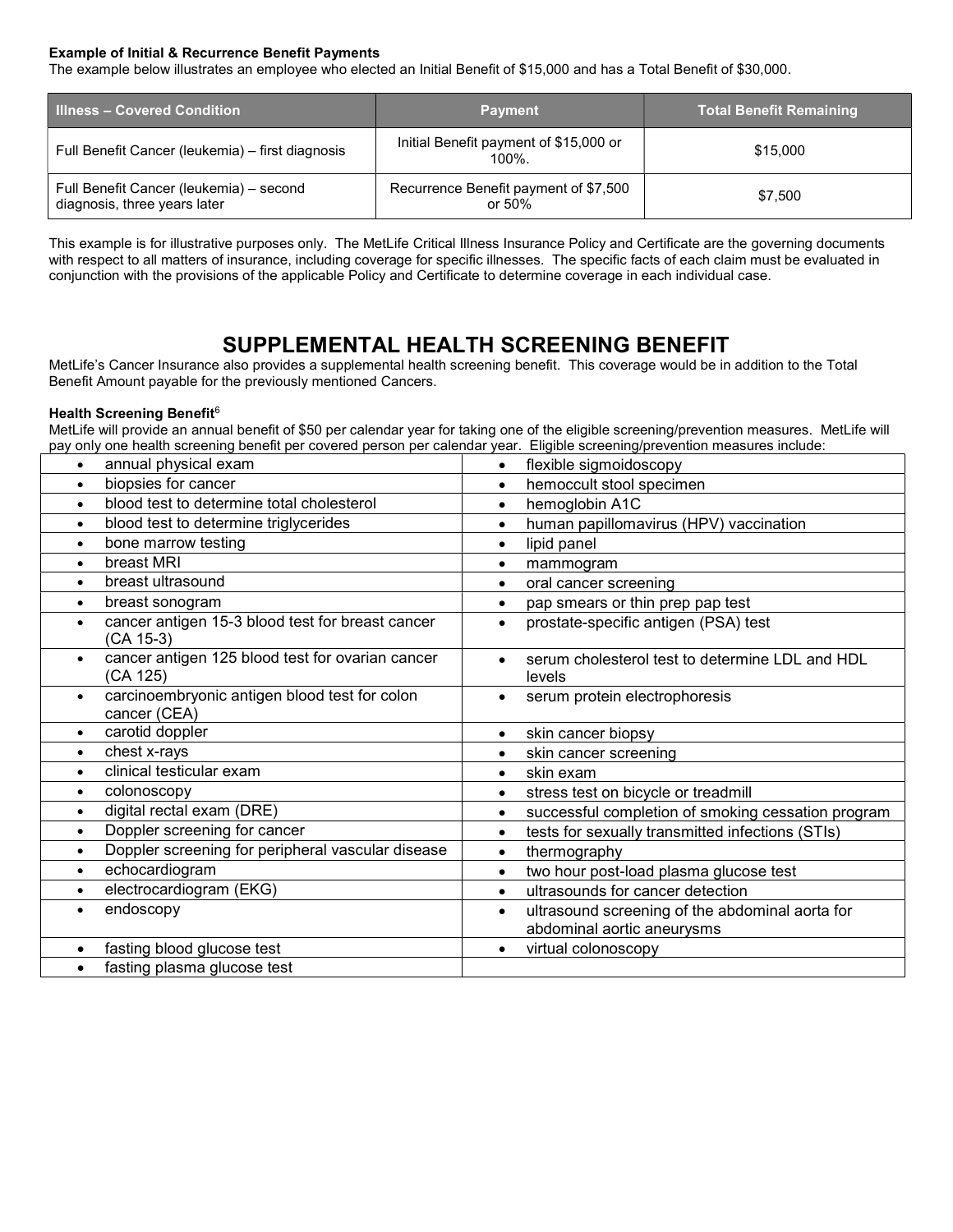### QUESTIONS & ANSWERS

#### Who is eligible to enroll?

Regular active full-time employees who are actively at work along with their spouses and dependent children can enroll for MetLife Cancer Insurance coverage.<sup>3</sup>

#### How do I pay for coverage?

Coverage is paid through convenient payroll deduction.

#### Will my rates increase?

Your premium is based on your Issue Age, meaning your initial rate is based on your age at the time your coverage becomes effective and your rates will not increase due to age.<sup>7</sup>

#### What is the coverage effective date?

The coverage effective date is 12/01/2019.

#### If I Leave the Company, Can I Keep My Coverage? 8

Under certain circumstances, you can take your coverage with you if you leave. You must make a request in writing within a specified period after you leave your employer. You must also continue to pay premiums to keep the coverage in force.

#### Who do I call for assistance?

Contact a MetLife Customer Service Representative at 1 800- GET-MET8 (1-800-438-6388), Monday through Friday from 8:00 a.m. to 8:00 p.m., EST.

Please call MetLife directly at 1-855-JOIN-MET (1-855-564-6638), Monday through Friday from 8:00 a.m. to 8 p.m., EST and talk with a benefits consultant.

Footnotes:

<sup>2</sup> Dependent Child coverage varies by state. Please contact MetLife for more information.

 $^3$  Coverage is guaranteed provided (1) the employee is actively at work and (2) dependents are not subject to medical restrictions as set forth on the enrollment form and in the Certificate. Some states require the insured to have medical coverage. Additional restrictions apply to dependents serving in the armed forces or living overseas.

4 Please review the Disclosure Statement or Outline of Coverage/Disclosure Document for specific information about cancer benefits. Not all types of cancer are covered. Some cancers are covered at less than the Initial Benefit Amount. For NH-sitused groups and NH residents, there is an initial benefit of \$100 for All Other Cancer.

 $^5$  There is a Benefit Suspension Period between Recurrences. We will not pay a Recurrence Benefit for a Covered Condition that Recurs during a Benefit Suspension Period. We will not pay a Recurrence Benefit for a Full Benefit Cancer, a Partial Benefit Cancer or an All Other Cancer unless the Covered Person has not had symptoms of or been treated for the Full Benefit Cancer, Partial Benefit Cancer or All Other Cancer (applicable to NH-sitused groups and NH residents) for which we paid an Initial Benefit during the Benefit Suspension Period.

 $^6$  The Health Screening Benefit is not available in all states. See your certificate for any applicable waiting periods. There is a separate mammogram benefit for MT residents and for cases sitused in CA and MT.

 $^7$  Please contact MetLife for additional information. The plan is guaranteed renewable and may not be canceled due to an increase in your age or a change in your health. Premium rates can only be raised as the result of a rate change made on a class-wide basis. Benefit reduces by 25% at age 65 and 50% at age 70. Coverage is guaranteed renewable provided: (1) premiums are paid as required under the Certificate; and (2) in a situation where the Group Policy ends, it is not replaced by a substantially similar cancer policy as described in the Certificate.

<sup>8</sup> Eligibility for portability through the Continuation of Insurance with Premium Payment provision may be subject to certain eligibility requirements and limitations. For more information, contact your MetLife representative.

#### The MetLife Cancer Insurance plan is based on the MetLife Critical Illness Insurance (CII) policy. MetLife Cancer Insurance includes only the Covered Conditions of Full Benefit Cancer and Partial Benefit Cancer.

METLIFE CRITICAL ILLNESS INSURANCE (CII) IS A LIMITED BENEFIT GROUP INSURANCE POLICY. Like most group accident and health insurance policies, MetLife's CII policies contain certain exclusions, limitations and terms for keeping them in force. Product features and availability may vary by state. In most plans, there is a pre-existing condition exclusion. After a covered condition occurs, there is a benefit suspension period during which benefits will not be paid for a recurrence, except in the case of insureds covered under a New York certificate. MetLife's Issue Age CII is guaranteed renewable and may be subject to benefit reductions that begin at age 65. Premium rates for MetLife's Issue Age CII are based on age at the time of the initial coverage effective date and will not increase due to age; premium rates for increases in coverage, including the addition of dependents' coverage, if applicable, will be based on the covered person's age at the time of the initial coverage effective date. Rates are subject to change for MetLife's Issue Age CII on a class-wide basis. A more detailed description of the benefits, limitations, and exclusions can be found in the applicable Disclosure Statement or